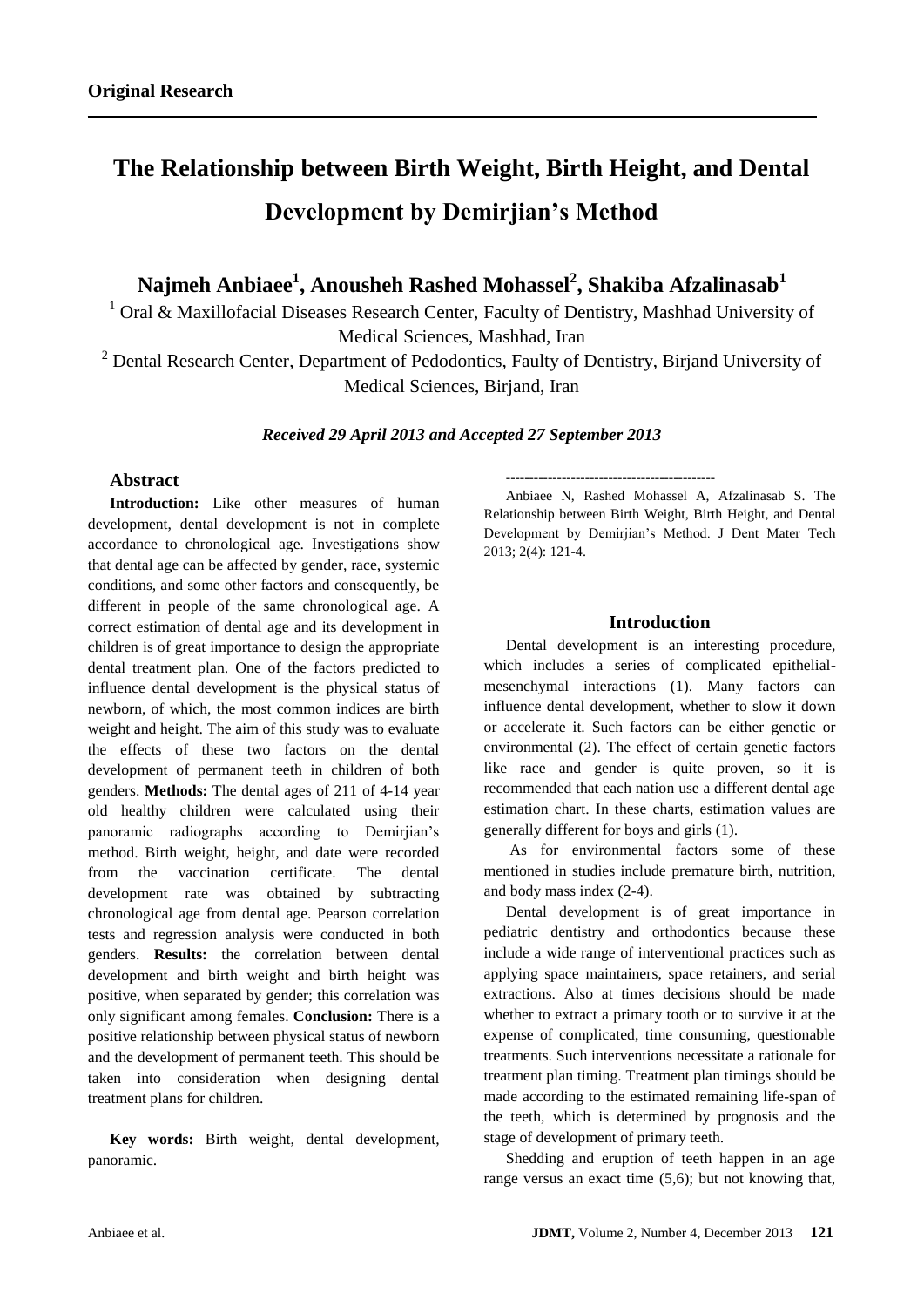parents are sometimes concerned about delays in their child's dental development.

One of the best methods used to estimate the dental age is the Demirjian method. This method is highly accurate and is widely accepted (7-9). In the Demirjian method, the developmental stage of 7 permanent teeth in the left mandibular quadrant (central incisor to second molar) are estimated according to panoramic radiographs. Each tooth is classified into one of 9 stages (0,A,B,C,D,E,F,G,H) according to the degree of mineralization. Each stage receives a score. The 7 scores are totaled and a dental age is assigned to the sum. There are separate tables for the scores and dental ages for each gender. The Demirjian method allows age estimation for children between 3.5 to 16 years of dental age (10).

A good knowledge of factors influencing dental development helps a dentist satisfy parents, and more importantly, to design an appropriate treatment plan by predicting the dental development rate.

Birth height and birth weight, are two factors which have been assumed to be related to dental development rate. There have been a few studies where in most, the effect of these factors on dental development in early childhood has been evaluated (3,5,6). Whether these effects will continue to the later years of active dental development has not yet been clarified.

The aim of this study is to find out if there is a relationship between birth weight, birth height, and dental development.

#### **Materials and Methods**

This cross sectional study contained children from 4 to 15 years of age who were referred to a private dental radiography clinic in Mashhad, Iran for a panoramic radiograph prescribed by a pedodontist or orthodontist. Mashhad is the state capital of Khorasan Razavi, located in the north-eastern region of Iran. A total of 211 children were participated in the study. The method and objectives of our study were briefly and simply described to the parents. They were assured that their child would not receive an extra dose of radiation for the study, and informed consent was obtained. The study was approved by the Ethics Committee of Mashhad University of Medical Sciences.

Our inclusion criteria were patients referred for panoramic radiographs ranging from 4 to 15, while our exclusion criteria were those with systemic diseases affecting calcification and dental development, clefts, and missing of teeth on both jaw sides ( except for third molars). The panoramic radiographs of the participants were made by a digital PSP sensor (AGFA, Berlin, Germany), Promax 2007 system (Promax, PlanMeca, Finland). The dental ages were estimated by using these

radiographs as per Demirjian's method by an assistant professor of dental and maxillofacial radiography. The exact birth date, birth height, and birth weight were recorded from the child's vaccination certificate.

Dental development was calculated by subtracting chronological age from dental age. Positive values demonstrated acceleration while negative values demonstrated delay in dental development.

The data were saved in SPSS version 15, and analyzed by the Pearson correlation test and regression analysis.

### **Results**

Our study sample included 211 children (94 boys and 117 girls) ranging from 4 to 15 years-old with an average of  $9.43 \pm 2.32$  years. Since the data on vaccination certificates was not recorded completely in all cases, we obtained in total 192 birth weights (86 boys and 106 girls) and 157 birth heights (75 boys and 82 girls). Table 1 demonstrates the descriptive of the data.

| Table 1. Descriptive datain boys and girls |  |  |
|--------------------------------------------|--|--|
|                                            |  |  |

|             | Mean             | Mean             | Mean              |
|-------------|------------------|------------------|-------------------|
|             | dental           | birth            | birth             |
|             | development      | weight           | height            |
|             | $(yrs \pm SD)$   | $(kg \pm SD)$    | $(cm\pm SD)$      |
| Girls       | $-0.09 \pm 1.13$ | $3.15 \pm 0.52*$ | $50.20 \pm 2.20*$ |
|             | $N = 117$        | $N = 106$        | $N = 82$          |
|             |                  | $p=0.002$        | $p=0.001$         |
|             |                  | $r=0.296$        | $r=0.356$         |
| <b>Boys</b> | $0.07 \pm 1.12$  | $3.40+0.52$      | $50.96 \pm 1.90$  |
|             | $N=94$           | $N=86$           | $N=75$            |
|             |                  | p > 0.05         | p > 0.05          |

\* The content of cells with the star mark, have a significant relationship with dental development.

According to the Pearson correlation analysis of the total sample, there was a significant direct relationship between both birth weight and dental development  $(p=0.000, r=0.270)$  and also birth height and dental development ( $p=0.003$ ,  $r=0.242$ ). This means that the increased values of birth weight and height are supposed to be associated with acceleration in dental development. However, when separated by gender, this significant relationship was only found among girls (birth weight: p=0.002, r=0.296, birth height: p=0.001,  $r=0.356$ ) and not boys (birth weight:  $p=0.056$ , birth height:  $p=0.610$ ).

According to linear multiple regression analysis (backward method), no formula could be obtained for estimating dental development containing both birth weight and height. For this analysis, the following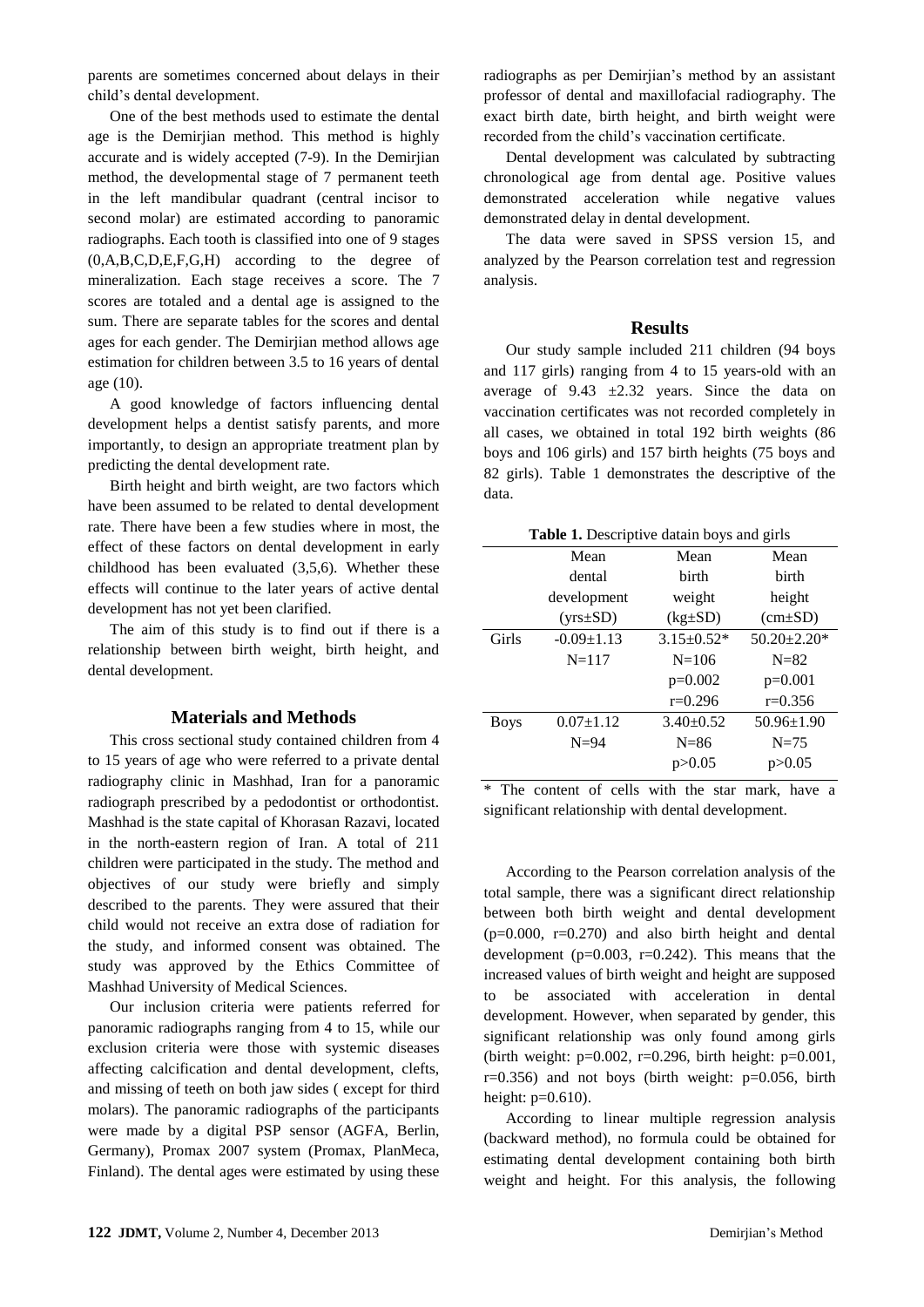formula is capable of estimating dental development according to birth weight:

Dental age-dental development=-1.59+(0.48× weight).

#### **Discussion**

As mentioned before, a few studies have found a relationship between primary tooth eruption and birth weight. Moreover, there could be seen that weight gaining after birth has a significant relationship to primary tooth eruption time (4). In a study by Seow et al. (11) regarding low birth weight and very low birth weight children, in the range of 6 to 11 months and 12 to 17 months, fewer erupted teeth were found compared with normal birth weight children. However, in the range of 18 to 23 months and after 24 months, no significant difference was reported. This shows that after the second year of life, growth catch-up causes the eruption time to return to normal. Seow et al. (11) studied the eruption time of tooth but in our study the development was important. This fact mentioned in the study of Ramos et al. (12) claiming the delayed eruption may be related to premature birth and not to a delay in dental development.

Regarding permanent teeth, in a study by Harris EF et al., in children from 4 to 7 years of age with the histories of low birth weight, only early forming teeth (incisors and first molars) showed delays in their formation. Older children were more delayed because proportionately they had a greater opportunity for dental age to diverge from chronological age (13). Seow (14) in 1996 reported that with children of very low birth weight, dental development is most delayed less than 6 years of age, but after age 9, there is no significant difference from the normal birth weight group. This maybe true that effects of the birth weight on teeth is more severe on younger children; another studies mentioned that the low birth weight is a risk factor for enamel defects and hypoplasia in incisors and first molars (15,16). Also in a study by Bruce and Cynthia (17), the relationship between birth weight and caries development was investigated. They found that increased birth at weight was associated with caries presence at 61 months of age. They concluded that further research is needed because the weak relationship they found cannot be casual. Development and calcification occur during a critical within the intrauterine developmental period and affect deferent types of teeth differently. The significant relationships we found were in the wide age range of 4 to 15 years of age. We did not have enough samples to look for the relationship in separate shorter age ranges. On the other hand, we calculated dental development by Demirjian's method, which was applicable in our sample range and

which has been a subject of many studies about dental maturity (18,19). Other studies may use from another methods.

There have been fewer studies on the relationship between birth height and dental development.

Bostos et al. (20) found fewer erupted teeth in 6 month old children who had a birth height of less than 49 cm. They also reported that girls with birth heights of less than 49 cm had fewer erupted teeth at age 1, but these findings were not reported in boys.

Martin Moreno et al. (21) found that girls, who were taller and heavier at 1 month old, had more erupted teeth at 9 months old. We know that the birth height is relationship with the birth weight.

In this study when samples were separated by gender, a significant relationship was found only among girls. This could be due tothe puberty age of girls that lies in the age range of our samples. The puberty can influence the eruption of teeth. Earlier eruption of permanent teeth in females is attributed to earlier onset of maturation (2). In the studies by Bostos et al. (20) and Martin Moreno et al. (21), similar results regarding genders have been reported as previously mentioned.

Finally, we recommend further studies in larger calculated sample sizes as a large sample size allows for dividing the samples into smaller age ranges with enough samples in each group, and therefore the effects of birth weight/height can be evaluated in all stages and on each tooth separately (early forming and late forming teeth may be differently affected).

## **Conclusion**

In this study, a significant relationship was found between birth weight/height and dental development in females. To support our findings further a welldesigned, controlled as well as longitudinal studies with a larger sample size is required.

#### **Acknowledgements**

This research was funded by Dental Research Center of Mashhad Faculty of Dentistry. Authors wish to thank Dr. Hadi Jabbari for his kind assistance in data analysis.

#### **References**

- 1. Kapadia H, Mues G. D'Souza R. Genes affecting tooth morphogenesis. Orthod Craniofac Res 2007;10:237-44.
- 2. Faizal C, Peedikayil L. Delayed tooth eruption. Elect J Dent 2011 1: 1-6.